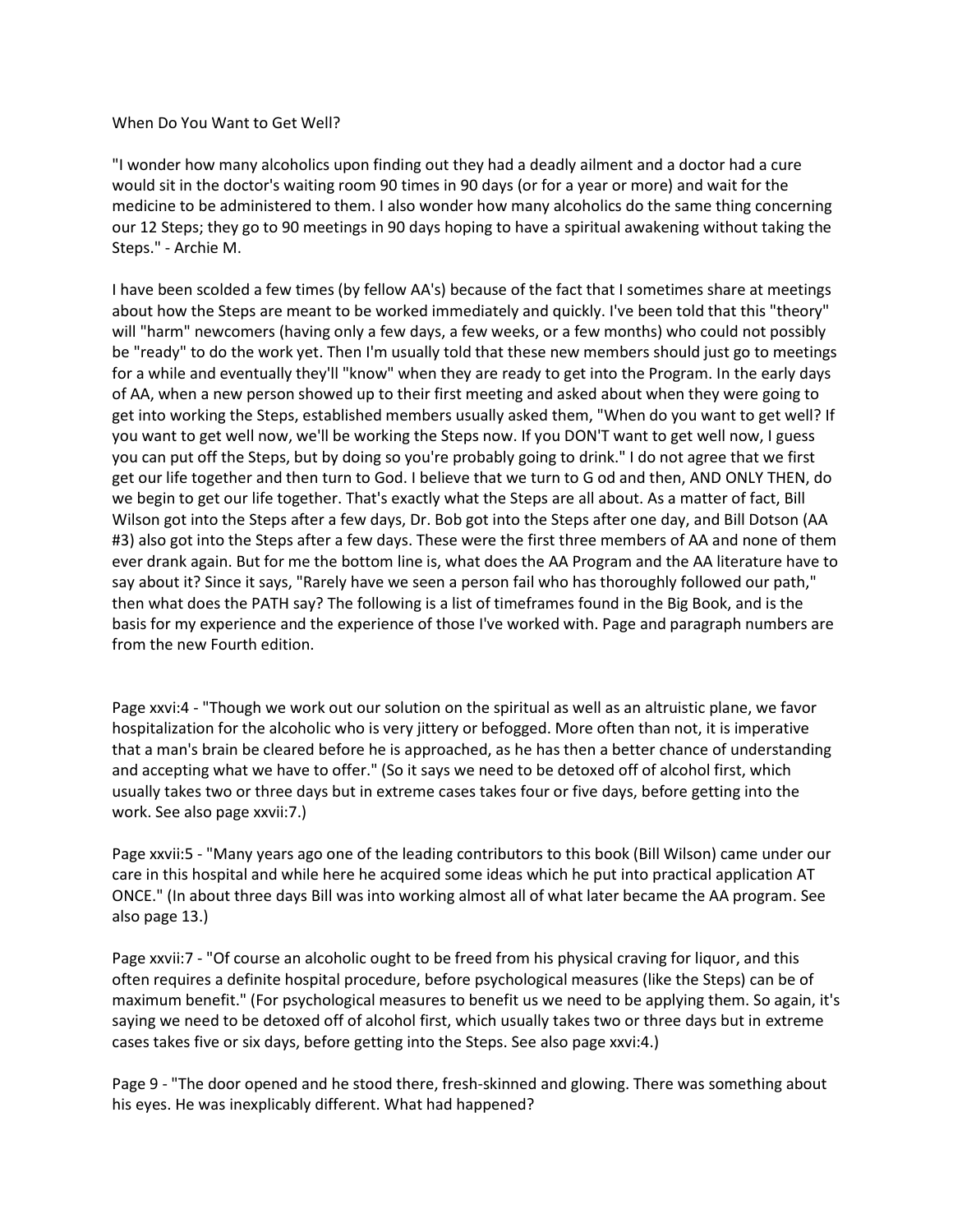"I pushed a drink across the table. He refused it. Disappointed but curious, I wondered what had got into the fellow. He wasn't himself.

"'Come, what's all this about?' I queried.

He listened in wonder as I talked.

"He looked straight at me. Simply, but smilingly, he said, 'I've got religion.'

"I was aghast. So that was it last summer an alcoholic crackpot; now, I suspected, a little cracked about religion. He had that starry-eyed look. Yes, the old boy was on fire all right. But bless his heart, let him rant! Besides, my gin would last longer than his preaching.

"But he did no ranting. In a matter of fact way he told how two men had appeared in court, persuading the judge to suspend his commitment. They had told of a simple religious idea and a practical program of action. That was two months ago and the result was self-evident. It worked!

"He had come to pass his experience along to me - if I cared to have it. I was shocked, but interested. Certainly I was interested. I had to be, for I was hopeless." (So we don't have to wait very long to start doing Twelfth Step work, all that's required first is that we have worked most of the 12 Steps.)

Pages 13 thru 15 - "At the hospital I (Bill Wilson) was separated from alcohol for the last time (Bill was admitted to Towns Hospital at 2:30PM on December 11, 1934. Bill was 39 years old.). Treatment seemed wise, for I showed signs of delirium tremens. There I humbly offered myself to God, as I then I understood Him, to do with me as He would. I placed myself UNRESERVEDLY under His care and direction. I admitted for the first time that of myself I was nothing; that without Him I was lost (Bill takes what later became Step Three. He reached the conclusions of Step One on page 8:1 and Step Two on 12:4). I RUTHLESSLY faced my sins (what later became Step Four) and became willing to have my newfound Friend (God) take them away, root and branch (what later became Steps Six and Seven). I have not had a drink since.

My schoolmate (Ebby Thacher) visited me, and I FULLY acquainted him with my problems and deficiencies (what later became Step Five). We made a list of people I had hurt or toward whom I felt resentment. I expressed my entire willingness to approach these individuals, admitting my wrong (what later became Step Eight). NEVER was I to be critical of them. I was to right ALL such matters to the UTMOST of my ability (what later became Step Nine).

I was to test my thinking by the new God-consciousness within. Common sense would thus become uncommon sense (these two lines refer to what later became Step Ten). I was to sit quietly when in doubt, asking ONLY for direction and strength to meet my problems as He would have me. NEVER was I to pray for myself, except as my requests bore on my usefulness to others (what later became Step Eleven). Then only might I expect to receive. But that would be in great measure. My friend promised when these things were done I would enter upon a new relationship with my Creator; that I would have the elements of a way of living which answered ALL my problems (what later became the first two parts of Step Twelve). Belief in the power of God, plus enough willingness, honesty and humility to establish and maintain the new order of things, were the ESSENTIAL REQUIREMENTS.

Simple, but not easy; a price HAD to be paid. It meant DESTRUCTION of self-centeredness. I MUST turn in ALL things to the Father of Light who presides over us all.

These were revolutionary and drastic proposals, but the moment I FULLY accepted them, the effect was electric. There was a sense of victory, followed by such a peace and serenity as I had never know. There was utter confidence. I felt lifted up, as though the great clean wind of a mountain top blew through and through. God comes to most men gradually, but His impact on me was sudden and profound. For a moment I was alarmed, and called my friend, the doctor (Dr. Silkworth), to ask if I were still sane.

Finally he shook his head saying, "Something has happened to you I don't understand. But you had better hang on to it. Anything is better than the way you were." The good doctor now sees many men who have such experiences. He knows that they are real.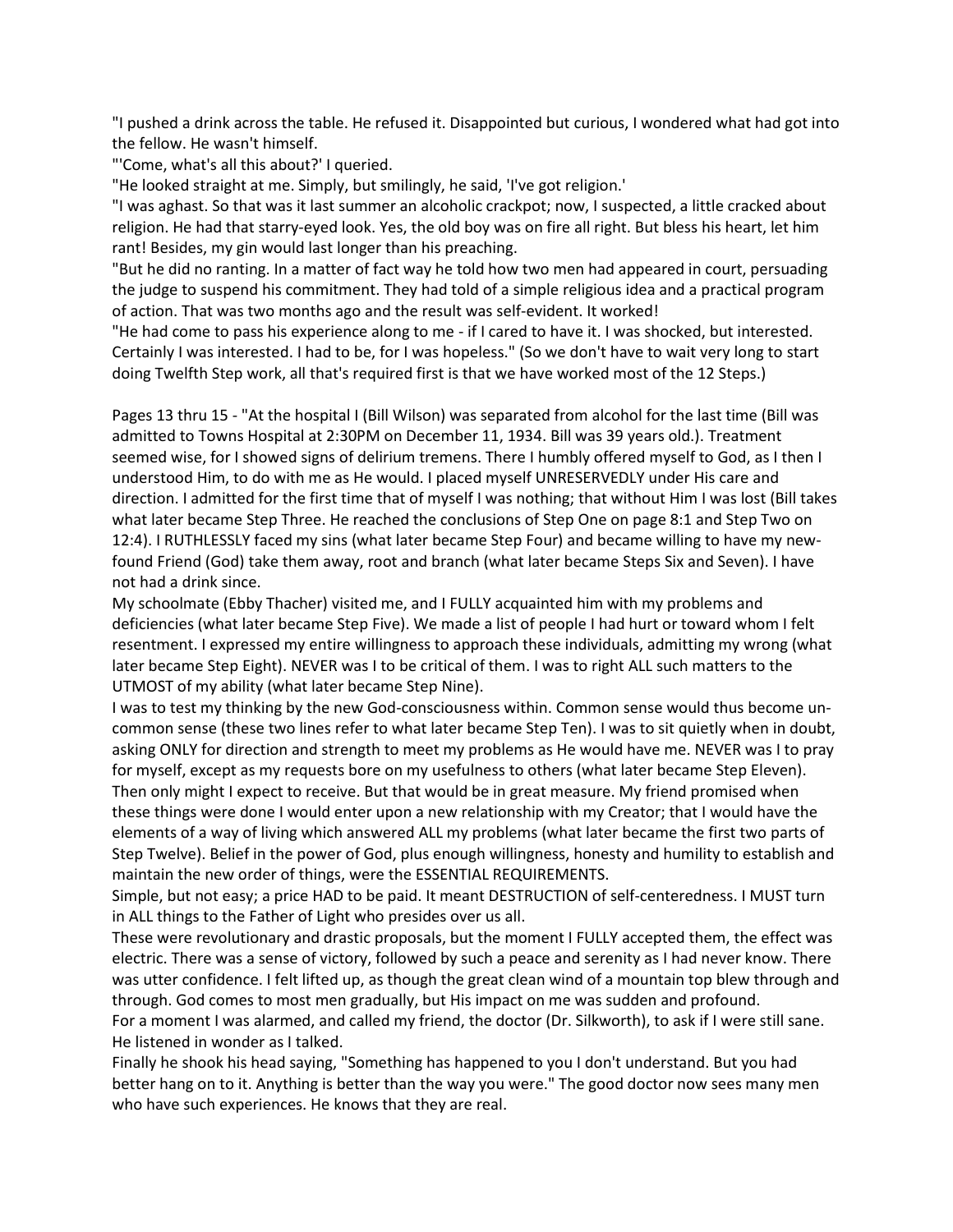While I lay in the hospital the thought came that there were thousands of hopeless alcoholics who might be glad to have what had been so freely given me. Perhaps I could help some of them. They in turn might work with others.

My friend had emphasized the ABSOLUTE NECESSITY of demonstrating these principles in ALL my affairs. Particularly was it IMPERATIVE to work with others as he had worked with me (what later became the last part of Step Twelve). Faith without works was dead, he said. And how appallingly true for the alcoholic! FOR IF AN ALCOHOLIC FAILED TO PERFECT AND ENLARGE HIS SPIRITUAL LIFE THROUGH WORK AND SELF-SACRIFICE FOR OTHERS, HE COULD NOT SURVIVE THE CERTAIN TRIALS AND LOW SPOTS AHEAD. If he did not work, he would SURELY drink again, and if he drank, he would surely die. Then faith would be dead indeed. With us it is just like that." (So two or three days after Bill is admitted into the hospital on December 11th he has a spiritual experience AS THE RESULT of working almost all the Steps immediately and quickly in a few days. He THEN talks with his doctor about what happened to him on December 14th and is released from the hospital on the afternoon of December 18th). Page 58:2 - "If you have decided you want what we have and are willing to go to any length to get it - THEN YOU ARE READY TO TAKE CERTAIN STEPS." (I'd like to suggest that they are talking about TWELVE certain steps and you'll soon see why. Some say that we stay within the first three Steps for a year when you first get to AA, but please notice what it says next about Step Three on pages 63:4 - 64:0.) Page 63:4 - "NEXT we launch out on a course of VIGOROUS action, the first step of which is a personal housecleaning, which many of us had never attempted. Though our decision (which is the Third Step decision) was a vital and crucial step, it could have LITTLE PERMANENT EFFECT unless AT ONCE followed by a STRENUOUS EFFORT to face, AND to be rid of, the things in ourselves which had been blocking us." (So it's saying that this Third Step decision is important but will have LITTLE PERMANENT EFFECT unless we IMMEDIATELY follow it up with an INTENSELY ACTIVE EFFORT to work Steps Four through Nine, because where we face these things that block us from turning our will and our lives over to God is in Steps Four, Five, and Six; and where we get rid of what blocks us from turning our will and lives over is in Steps Seven, Eight, and Nine. So the way we turn our will and lives over to the care of God as we understand Him is by IMMEDIATELY and STRENUOUSLY working AT LEAST the six middle Step s.)

Page 72:2 - "We will be more reconciled to discussing ourselves with another person (doing a Fifth Step) when we see good reasons why we should do so. The best reason first: If we skip this vital step, we may not overcome drinking. Time after time newcomers have tried to keep to themselves certain facts about their lives. Trying to avoid this humbling experience, they have turned to easier methods. Almost invariably they got drunk. Having persevered with the rest of the program, they wondered why they fell. We think the reason is that they never completed their housecleaning. They took inventory all right, but hung on to some of the worst items in stock. They only thought they had lost their egoism and fear; they only thought they had humbled themselves. But they had not learned enough of humility, fearlessness and honesty, in the sense we find it necessary, until they told someone else all their life story (Fifth Step)." (It's talking about NEWCOMERS working ALL of the Steps.)

Page 74:2 - "Notwithstanding the GREAT NECESSITY for discussing ourselves with someone (doing a Fifth Step), it may be one is so situated that there is no suitable person available. If that is so, this step may be postponed, ONLY, however, if we hold ourselves in COMPLETE readiness to go through with it at the FIRST opportunity." (See also page 75:1.)

Page 75:1 - "When we decide who is to hear our story (our Fifth Step), WE WASTE NO TIME." (So after we write our three Fourth Step inventories of resentment, fear, and harms; it says we IMMEDIATELY share our Fifth Step.)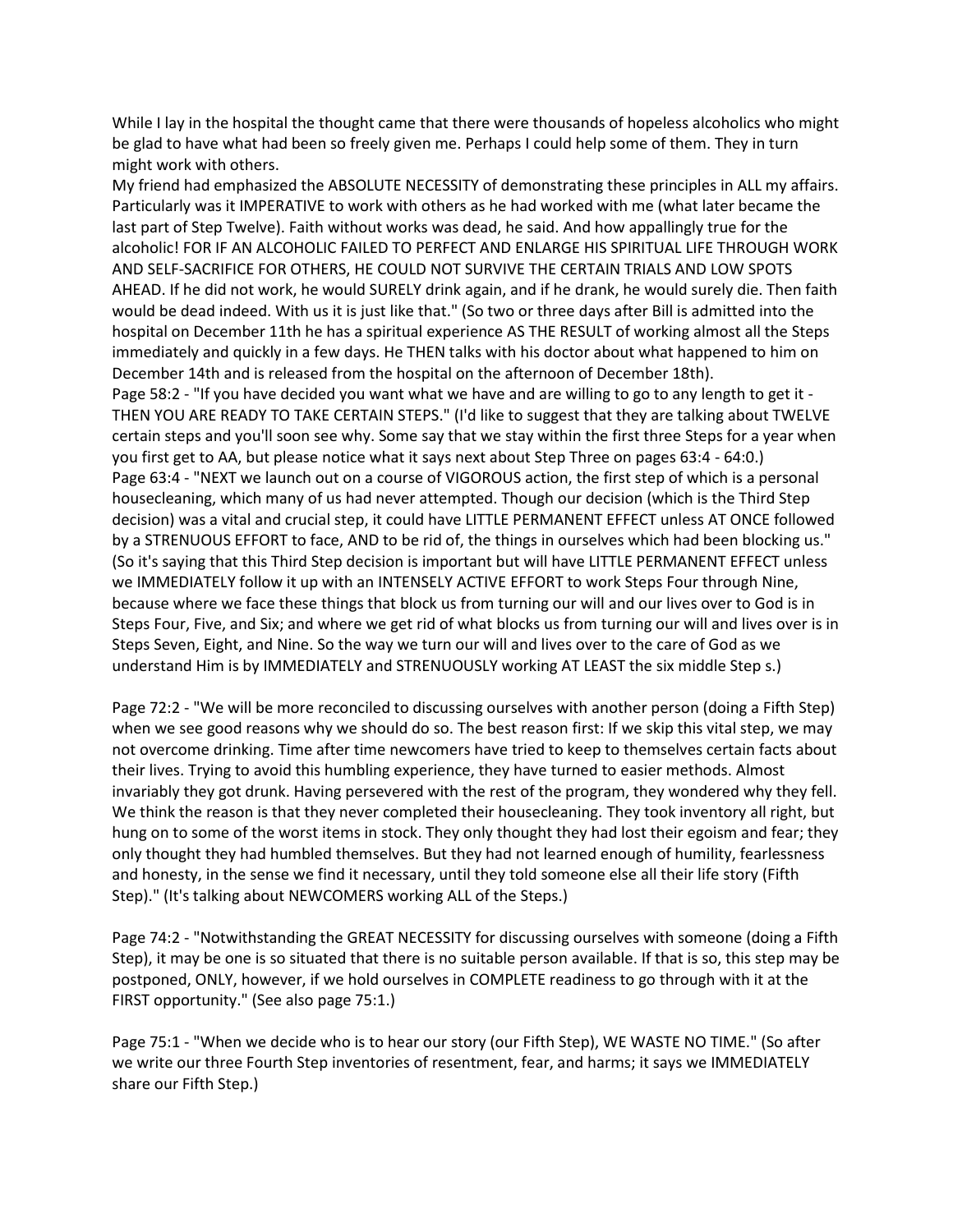Page 75:3 - "Returning home we find a place where we can be quiet for AN HOUR, carefully reviewing what we have done." (It's saying that IMMEDIATELY following our Fifth Step, we spend ONE HOUR of undisturbed and uninterrupted quiet time, seeing if the foundation we have built with our first five Steps is done honestly and to the best of our ability. Then see page 76:1.)

Page 76:1 - "If we can answer to our satisfaction (the questions we ask ourselves IMMEDIATELY following our Fifth Step in the previous paragraph), we THEN look at Step Six. We have emphasized willingness as being indispensable. ARE WE NOW READY to let God remove from us ALL the things which we have admitted are objectionable (in our Fourth and Fifth Steps)? Can He NOW take them ALL everyone? If we still cling to something we will not let go, we ask God to help us be willing." (So Six immediately follows the hour we took after Five. So Five and Six are both done on the same day.)

Page 76:2 - "WHEN READY (which answers one of the questions of Step Six), we say something like this: 'My Creator, I am NOW willing that you should have all of me, good and bad. I pray that you NOW remove from me every single defect of character which stands in the way of my usefulness to you and my fellows. Grant me strength, as I go out from here, to do your bidding. Amen.' We have then completed Step Seven." (In Step Six, we were asked if we were NOW ready. If we are, we then do Step Seven. If there are SOME defects we are NOT willing to go to God with, we pray for the willingness to ask God to help us with them, but go on to Step Seven with the defects we ARE willing to ask God to help us with. Either way, Step Five, Six, and Seven are all done on the same day. Steps Three and Seven are then a daily striving and prayer, practiced for the rest of our lives.)

Page 76:3 - "NOW we need more action, without which we find that "Faith without works is dead." Let's look at Steps Eight and Nine. We have a list of ALL persons we have harmed and to whom we are willing to make amends. We made it when we took inventory. We subjected ourselves to a drastic selfappraisal. NOW we go out to our fellows and repair the damage done in the past. We attempt to sweep away the debris which has accumulated out of our effort to live on self-will and run the show ourselves. If we haven't the will to do this, we ask until it comes. Remember it was agreed at the beginning we would go to any lengths for victory over alcohol." (NOW is mentioned twice in this paragraph, and even says, "NOW we go out". So Steps Five through Nine are ALL done together (in rapid succession), according to the directions in the Big Book. If there are a few amends we are NOT willing to make, we pray for the willingness but proceed with the amends we ARE willing to make.)

Page 83:3 - "Some people cannot be seen - we send them an honest letter. And there may be a valid reason for postponement in some cases (in doing Step 9). But we DON"T DELAY IF IT CAN BE AVOIDED."

Page 84:2 - "This thought (the thought of the Ninth Step promises ALWAYS materializing IF we work for them) brings us to Step Ten, which suggests we CONTINUE to take personal inventory and CONTINUE to set right ANY new mistakes AS WE GO ALONG (so the Tenth Step is NOT done just at night but should be done MOMENT BY MOMENT, AS WE GO ALONG throughout the day). We VIGOROUSLY commenced THIS way of living (the Steps Ten and Eleven "way of living") AS WE CLEANED UP THE PAST (we begin to clean up the past in Step Nine.)." (So Ten and Eleven begin to be worked as soon as we start making amends.) "...It should continue for a LIFETIME (So we never stop working Step Ten)." Page 95:1 - "Sometimes a new man is anxious to proceed (in the Big Book's Original Manuscript, this word was replaced with, "make a decision and discuss his affairs") at once, and you may be tempted to let him do so. This is sometimes a mistake (they are only talking about the first visit here). If he has trouble later, he is likely to say you rushed him." (So it's saying that on the FIRST visit we shouldn't get the new person into the Steps yet, but please see 96:2 to see what it says about the SECOND visit.)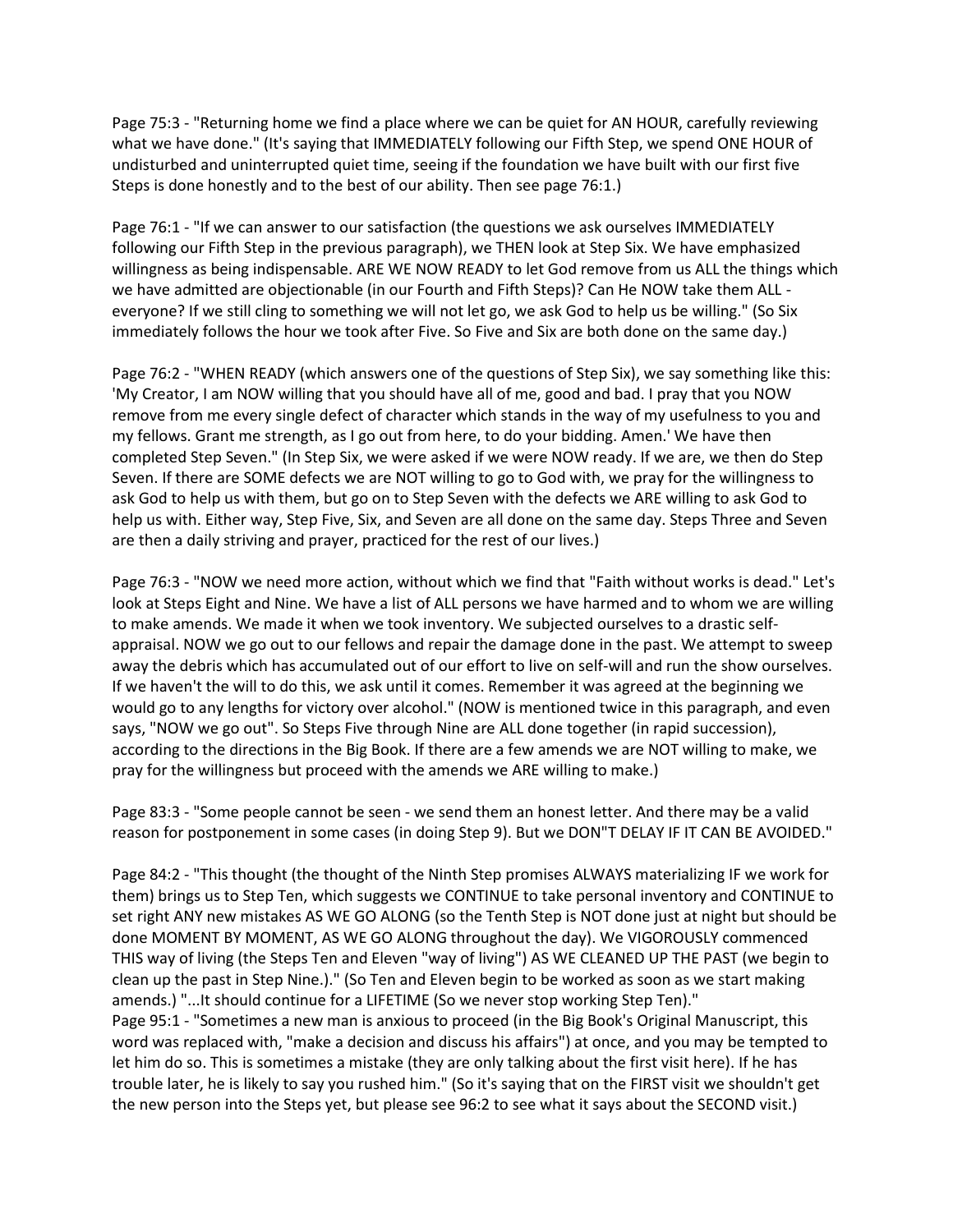Page 96:2 - Suppose now you are making your second visit to a (new) man. He has read this volume (the Big Book) and says he is prepared to go through with the Twelve Steps of the program of recovery. HAVING HAD THE EXPERIENCE YOURSELF, you can give him MUCH practical advice. Let him know you are available of he wishes to make a decision (Step Three) and tell his story (Steps Four and Five), but do not insist upon it if he prefers to consult someone else.

Page 156:3 - But life was not easy for the two friends (Bill Wilson & Dr. Bob). Plenty of difficulties presented themselves. Both saw that they MUST keep SPIRITUALLY active. One day they called up the head nurse of a local hospital. They explained their need and inquired if she had a first class alcoholic prospect.

She replied, "Yes, we've got a corker (Bill Dotson, whose sober date is June 26, 1935). He's just beaten up a couple of nurses. Goes off his head completely when he's drinking. But he's a grand chap when he's sober, though he's been in here eight times in the last six months. Understand he was once a wellknown lawyer in town, but just now we've got him strapped down tight."

Here was a prospect all right but, by the description, none too promising. The use of SPIRITUAL principles in such case was not so well understood as it is now. But one of the friends said, "Put him in a private room. We'll be down."

Two days later, a future fellow of Alcoholics Anonymous stared glassily at the strangers beside his bed. "Who are you fellows, and why this private room? I was always in a ward before."

Said one of the visitors, "We're giving you a treatment for alcoholism."

Hopelessness was written large on the man's face as he replied, "Oh, but that's no use. Nothing would fix me. I'm a goner. The last three times, I got drunk on the way home from here. I'm afraid to go out the door. I can't understand it." (Part of Bill D.'s First Step conclusion, and please notice the Twelfth Step work over the next few paragraphs.)

For an hour, the two friends told him about their drinking experiences. Over and over, he would say: "That's me. That's me. I drink like that."

The man in the bed was told of the acute poisoning from which he suffered, how it deteriorates the body of an alcoholic and warps his mind. There was much talk about the mental state preceding the first drink.

"Yes, that' me," said the sick man, "the very image. You fellows know your stuff all right, but I don't see what good it'll do. You fellows are somebody. I was once, but I'm a nobody now. From what you tell me, I know more than ever I can't stop (more of Bill D.'s First Step conclusion)." At this both the visitors burst into a laugh. Said the future Fellow Anonymous: "Damn little to laugh about that I can see." The two friends spoke of their SPIRITUAL experience and told him about the COURSE OF ACTION they carried out.

He interrupted: "I used to be strong for the church, but that won't fix it. I've prayed to God on hangover mornings and sworn that I'd never touch another drop but by nine o'clock I'd be boiled as an owl." Next day found the prospect more receptive. He had been thinking it over. "Maybe you're right," he said. "God ought to be able to do anything (Bill D.'s Second Step conclusion)." Then he added, "He sure didn't do much for me when I was trying to fight this booze racket alone."

ON THE THIRD DAY the lawyer gave his life to the care and direction of his Creator (Bill D.'s Step Three decision), and said he was perfectly willing to do ANYTHING necessary (Steps Four through Twelve). His wife came, scarcely daring to be hopeful, though she thought she saw something different about her husband already. He had begun to have a spiritual experience.

That afternoon he put on his clothes and walked from the hospital a free man. He entered a political campaign, making speeches, frequenting men's gathering places of all sorts, often staying up all night. He lost the race by only a narrow margin. But he had found God is and in finding God had found himself. That was in June, 1935. He never drank again. He too, has become a respected and useful member of his community. He has helped other men recover, and is a power in the church from which he was long